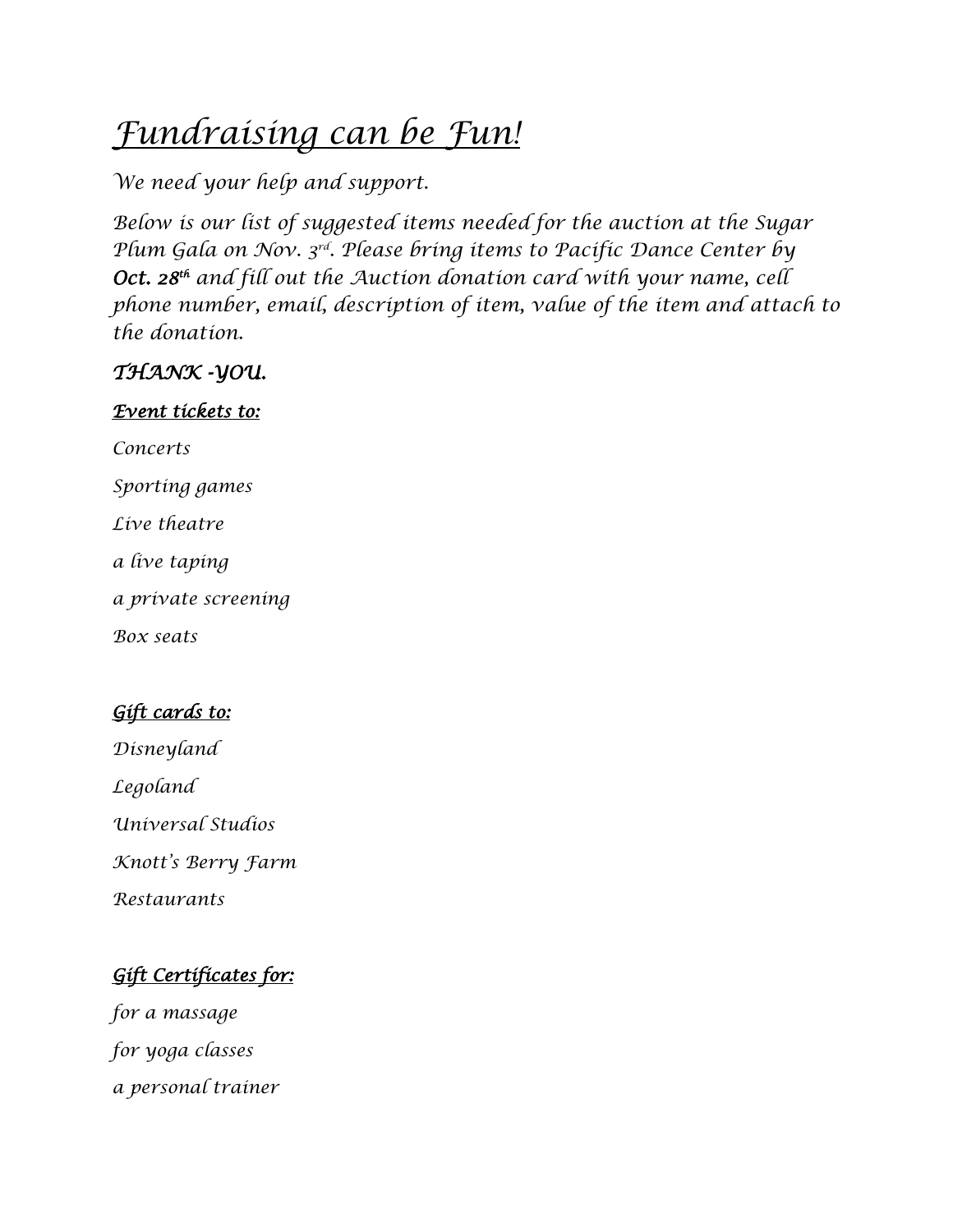*Surf lessons Sailing Harbor cruise Personal chef Wine tasting*

#### *Vacations – because we all need one!*

*Time-share resort property Personal rental property Ranch, Ski chalet Cabin Condo or townhouse*

## *No auction item is too small!*

*Aside from the items we are requesting above, we will also be making 5 gift*  baskets supported by each of the Academy classes. Please bring corresponding *items according to your academy class.*

*Dancewear and Merchandise- contributions from Academy Ballet 5-6 Wine and Cheese and Nuts- contributions from Academy Ballet 3 and 4 Nutcracker Related Items- contributions from Academy Ballet 2 and Primary class C Coffee, tea and chocolate basket- contributions from Academy Ballet 1B Fun basket of toys and games - contributions from Academy Ballet 1A Gift Cards of any kind- contributions from the Primary classes A and B*

*We hope we can count on your support.*

*Sincerely,*

*Ballet Pacifica Guild*